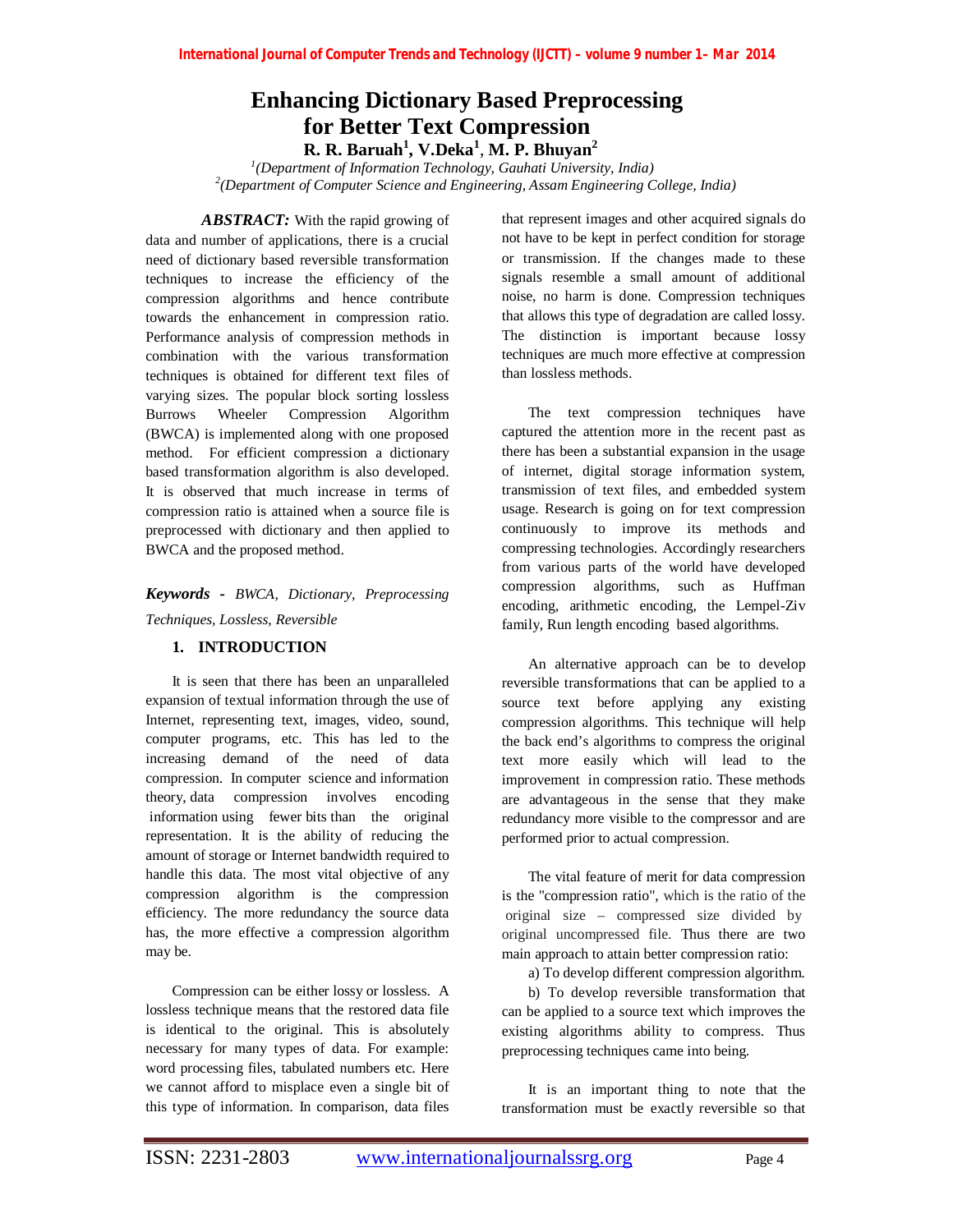the overall lossless compression paradigm is not affected. Furthermore the existing data compression and decompression algorithms are unaltered, so that they do not exploit information about the transformation while compressing. Our main objective is to improve the overall compression ratio of the original source text in comparison with what could have been achieved by using only the existing compression algorithm.

## **2. Burrows Wheeler Compression Algorithm**

Within the last decade, the Burrows-Wheeler Compression Algorithm has become one of the key players in the field of universal data compression. The reasons for its success are high compression and decompression speed combined with good compression rates. BWCA is a block sorting lossless data compression algorithm which takes a block as an input. BWCA comprises of 4 stages which include Burrows Wheeler Transform (BWT),Global Structure Transformation (GST), Run Length Encoding (RLE) and Entropy Coder.

### 2.1 Burrows Wheeler Transform (BWT):

The fundamental concept behind this technique is that when a text file or a character string is transformed, the size of the string does not change[9]. The transformation only permutes the string into n permutations, when n is the total number of characters in the string. After performing Burrows Wheeler Transform, new transformed string can be compressed easily with compression method like run length encoding.

2.2 Global Structure Transformation(GST):

This is the second stage of the BWCA, for which MTF (Move To Front) is used. It is the most common post BWT processing algorithm which transforms the input symbol sequence into an index sequence. For each input symbol, an output index is written. The main idea is that each symbol in the data is replaced by its index in the stack of "recently used symbols". For example, long sequences of identical symbols are replaced by as many zeroes, whereas when a symbol that has not been used in a long time appears, it is replaced with a large number. Thus at the end the data is transformed into a sequence of integers; if the data

exhibits a lot of local correlations, then these integers tend to be small.

2.3 Run length Encoding(RLE):

Run length encoding (RLE) is a compression algorithm which is applied when a given file contains too many redundant data or long run of similar characters. Run-length encoding performs lossless data compression and is well suited to palette-based bitmapped images such as computer icons. It does not work well at all on continuous-tone images such as photographs, although JPEG uses it quite effectively on the coefficients that remain after transforming and quantizing image blocks. Run-length encoding is used in fax machines (combined with other techniques into Modified Huffman coding). It is relatively efficient because most faxed documents are mostly white space, with occasional interruptions of black.

### 2.4 Huffman Coding:

Huffman coding is a data compression technique in which each input character is replaced with variable length binary digits which are called codeword and the codeword has been derived in a particular way based on the probability of occurrence of each symbol or character. The most frequent symbols in the source have the shortest length code and the least frequent symbol has the longest code. This technique is implemented by creating a binary tree of nodes. This can be stored in data structures like array or link list, the size of which depends on the number of symbols, n.

### **3. Dictionary Based Transformations:**

The famous dictionary based preprocessing methods are Star Transform, Length Index Preserving Transformation (LIPT), StarNT, Intelligent Dictionary Based Encoding (IDBE) and Word Replacement Transformation (WRT). In all of them dictionary is prepared in advance and is shared by both encoder and decoder.

### 3.1 Star Transform

The star encoding is a reversible lossless preprocessing technique introduced by Kruse and Mukherjee [5]. The aim is to transform the text into some intermediate form which can be compressed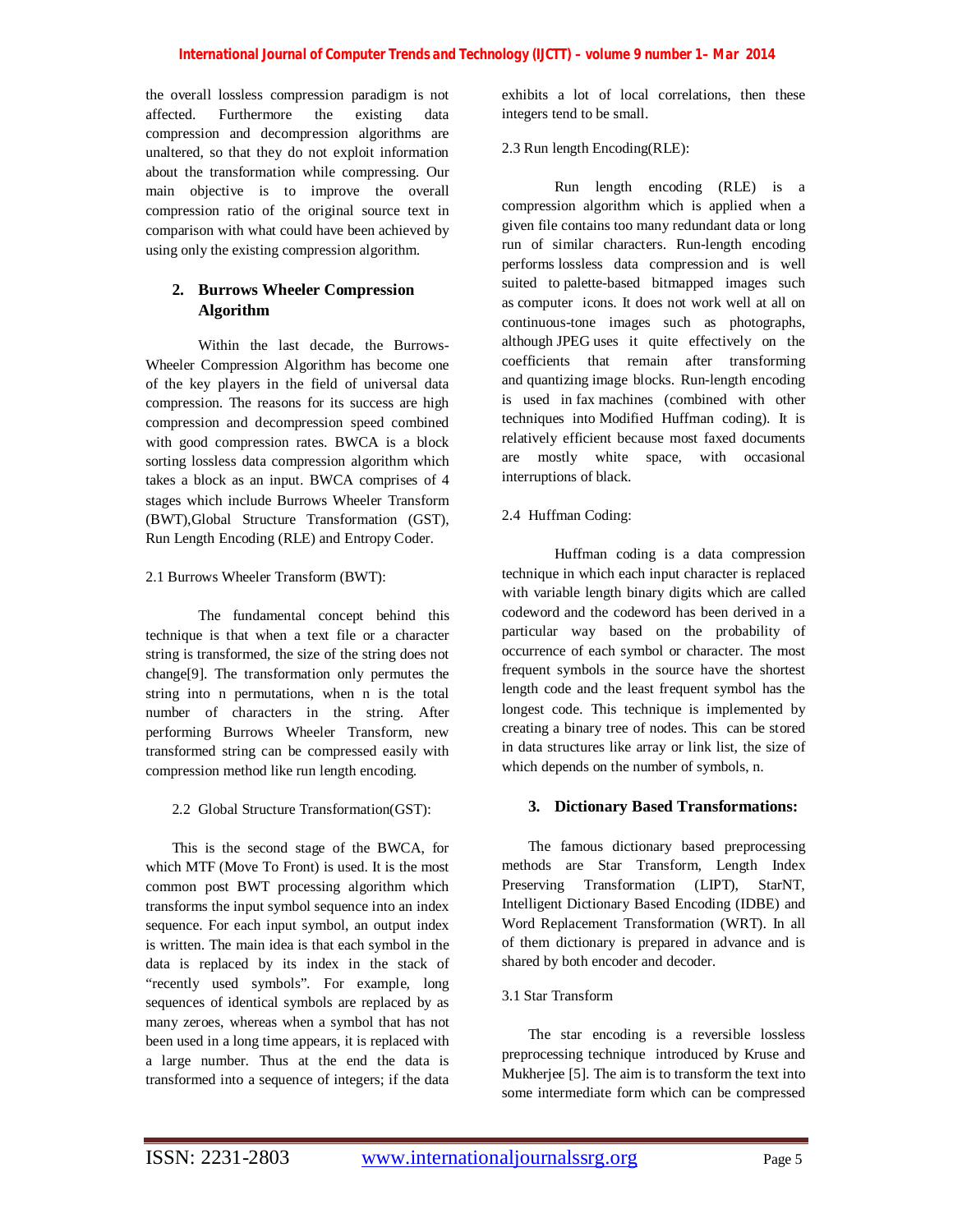easily by the existing data compression algorithms. The star encoding (or \*-encoding) is intended to exploit the natural redundancy of the language [3]. Every word in the dictionary has a star encoded equivalent in which as many letters as possible are replaced by the "\*" character.The main aim for the Star Transform is to define unique signature for each word replacing the letters of the word by a special character (\*) and to use a minimum number of characters in order to identify precisely the specified word. If the word in the input text is not in the dictionary it will be passed to the backend algorithm unaltered. Hence if this transformation technique can be carried out in a proper manner, then in the resulting text we can have a more number of \*characters which implies that it can be more easily compressible by the existing backend compression algorithm. Special provisions are also made in this transformation technique for handling capitalization, punctuation marks and special characters.

### 3.2 Length Index Preserving Transform

LIPT,proposed by Fauzia S. Awan and Amar Mukherjee uses not only the letters of the alphabet to denote length of the words but also to denote the offset within a block of words in the English dictionary having the same length. On creating this transformation technique, the length and the frequency of words are of utmost importance [11]. Some modifications were made to the Star transform for increasing the speed performance of the LIPT technique. In Star encoding, searching of a certain word in the encoding phase and well as in the decoding phase leads to increase in the execution time. A better solution to this problem can be attained by initially sorting in lexicographic order of the words from the dictionary and then in the encoding and decoding phase we will apply binary search in the sorted dictionary. While encoding, the symbol \* denotes the beginning of the codeword, followed by the alphabets (a-z,A-Z) representing the length of the word and then the maximum of three letter codewords are places.

### 3.3 StarNT Transform

Star New Transform (StarNT), a fast transform algorithm was proposed by Weifeng Sun, Nan Zhang and Amar Mukherjee. This method is superior to LIPT not only in compression performance, but also in time complexity [10]. To

gain a much better compression performance for the backend data compression algorithm, only letters [a..z, A..Z] are used to represent the codeword [12]. The first 26 words are assigned "a", "b", …,"z" as their codewords. The next 26 words are assigned "A", "B", ….. "Z". The 53rd word is assigned "aa", 54th "ab". Following this order, "ZZ" is assigned to the 2756th word in the Dictionary. The 2757th word is assigned "aaa", the following 2758th word is assigned "aab", and so on. In this transformation, the character "\*" means that the following word does not exist in the transform dictionary *D*. The key reason for this change from the earlier Star family is to reduce the size of the transformed intermediate file and thus the encoding/decoding time of the backend compression algorithm can be minimized. The initial letter capitalized words and all-letter capitalized words are handled by some specialized operations.

### 3.4 IDBE Transformation:

The intelligent dictionary based encoding method was drawn by V.K. Govindan and B.S. Shajee Mohan [12]. In this transformation technique, the dictionary is produced with multiple sources of files as input. Here the codewords are formed using the ASCII characters 33 to 250. For first 218 words, the ASCII characters 33 to 250 as the code. The remaining words take each one permutation of two of the ASCII characters (in the range 33-250), in order. If there are many words left over, it can take every one permutation of three of the ASCII characters and finally if required permutation of four characters and so on. This method not only provide high compression ratio but also better security from attacks while transmission.

### 3.5 Word Replacement Transformation:

Word Replacement Transformation [13] is the most recent algorithm from the presented family. Grabowski uses only ASCII characters [128 to 255] to represent the codeword and also a promising technique invented by Taylor, trying to reduce the effect caused by end-of-line (EOL) symbols, which hamper the context, since words are usually separated by spaces. WRT gives the overall high compression ratio compared with all other preprocessing techniques using PAQ6 as the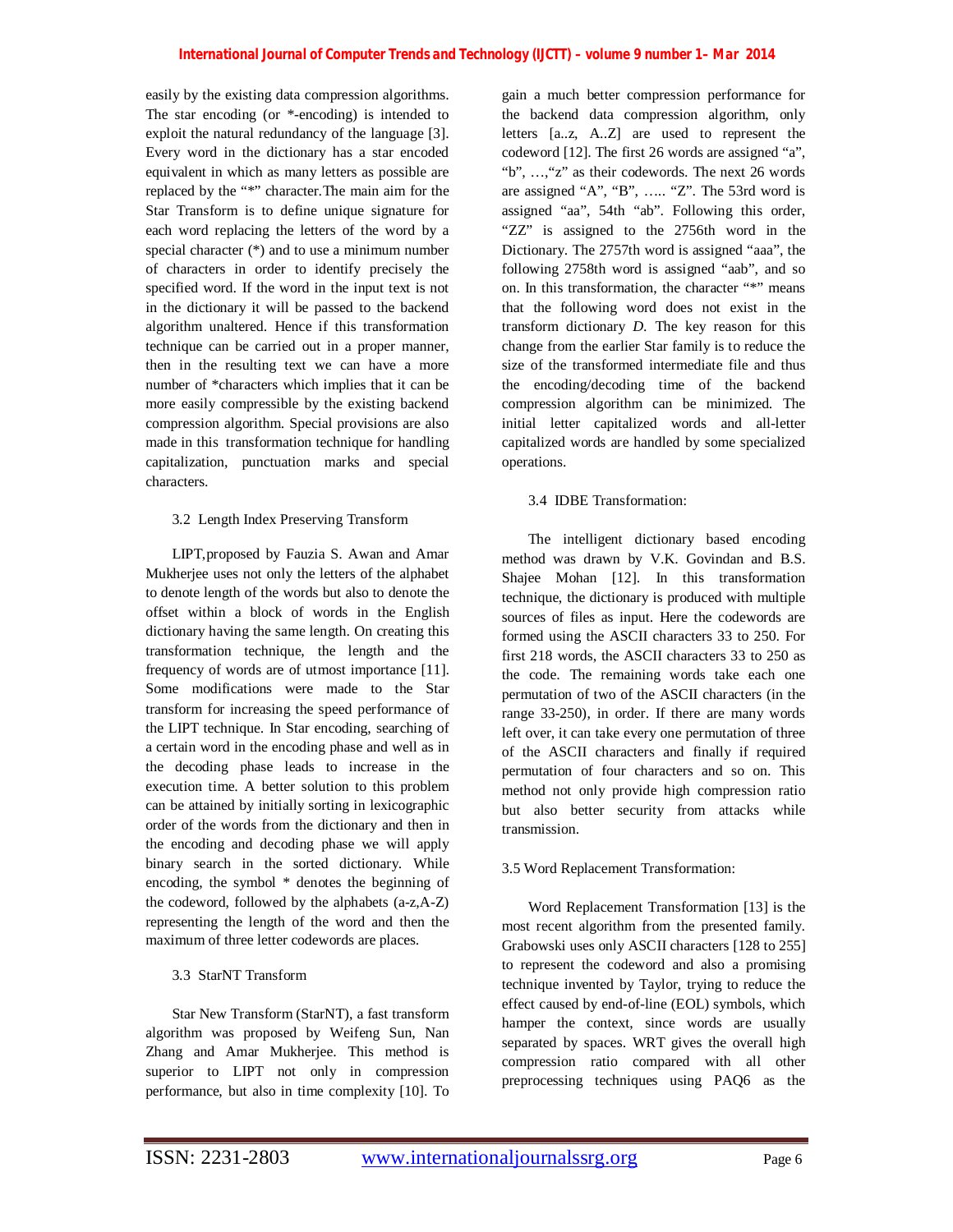backend algorithm. WRT works based on the hashing techniques which speeds up the encoding and decoding process. The only drawback of hashing is that of the need of high memory.

#### 3.6 Proposed algorithm while making Dictionary:

A dictionary of 5000 most frequently used words is created. The words are then arranged in decreasing order of their length i.e. highest length words are listed in the beginning of the dictionary followed by the lower length words. Then codewords are assigned to them based on the dictionary based transformation technique "StarNT." The first word is assigned as "a", second word as "b",  $26<sup>th</sup>$  word as "z",  $27<sup>th</sup>$  word as aa,  $28<sup>th</sup>$ word as "ab",  $53<sup>rd</sup>$  word as "aaa",  $54<sup>th</sup>$  word as "aba",  $55<sup>th</sup>$  word as "aca" and so on. It is found that this generation of codewords is efficient for words that are greater than 3 because the codewords assigned to them are comparatively less than the length of the word. However problem arises when the words are of length smaller than 4 as because in that case length of the codeword is greater than the length of the word. To overcome this drawback, codewords are not assigned for those words. On encoding, these words will remain unaltered. The advantage of this technique is that for the words that are of length greater than 3, codewords of less length are obtained compared to original word means some amount of precompression is obtained before applying to any existing transformation algorithms. The words which are not found in the dictionary are stored in a temporary file and also added to the words.txt file, during encoding these words remain as they are. On making the dictionary again, the new words will be added to the dictionary and the dictionary will assign some codewords for these words.

3.7 Algorithms used:

 $BWCA = BWT + MTF + RLE + Huffman$ 

Proposed Method = BWT + RLE +MTF+RLE

Huffman

Dictionary Method1 = Dictionary + BWCA

Dictionary Method2 = Dictionary + Proposed

Method

After observing the method based on original BWCA, we have designed one proposed method. Block diagram of all these methods are

shown below. To improve the compression ratio one dictionary based transformation algorithm is designed on the basis of starNT transformation. This dictionary is also introduced in BWCA and Proposed Method.

#### **Method based on original BWCA:**



#### **Proposed Method:**



#### **Dictionary Method1:**



**Dictionary Method2:**



#### **4.EXPERIMENTAL RESULTS**

4.1 Experimental Setup

1)*Text File*: This block reads from a text file. *2)BWT*: This block performs Burrows Wheeler Transform in the text file by taking block size of 100 bytes and writes the output in BWT.txt file. *3)RLE*: This block performs Run Length Encod ing once in the output of MTF and next in the output of BWT and writes the output in RLE.txt file.

*4)MTF* : This block performs Move To Front once in the output of BWT and next in the output of RLE and writes the output in MTF.txt file.

*5)Huffman*: This block applies Huffman coding in the output of RLE and writes the output in HUFFMAN.txt file.

*6)Dictionary*: This block performs encoding of words from the dictionary in the text file and writes the output in DICTIONARY.txt file.

*7)BWCA*: This block applies BWCA on the encoded dictionary code and writes the output in the compressed file.

*8)Proposed Method*: This block applies Proposed Method on the encoded dictionary code and writes the output in the compressed file.

*9)Compressed file*: This block contains the compressed file.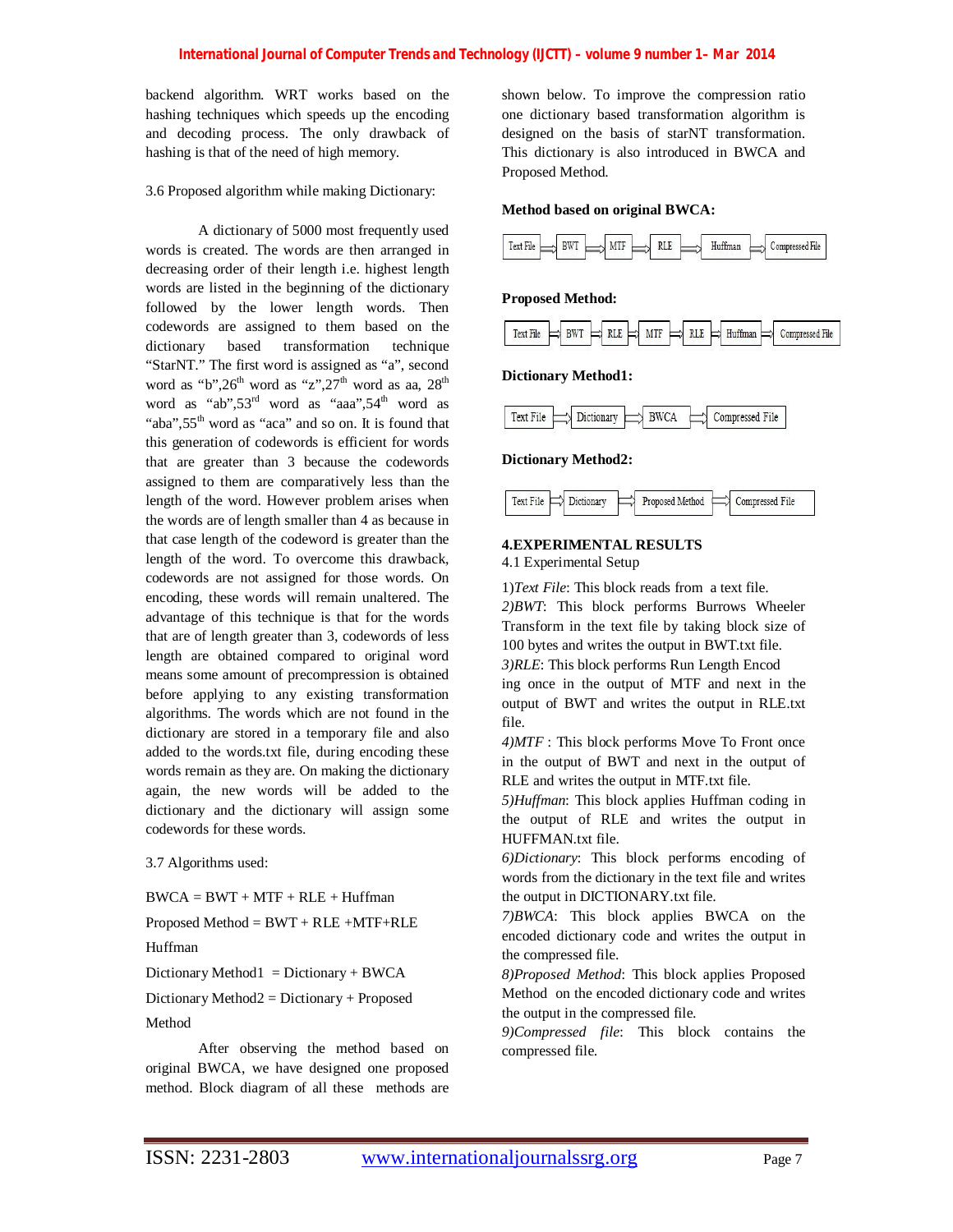The performance analysis of the BWCA transformation algorithms along with the proposed method are done for different text files of different size. A comparison table is drawn in which comparison is done in terms of compression ratio. Implementation is done in JAVA for the different compression algorithms. The result is tabulated below.

Compression Ratio (CR) = [(Original Size − Compressed Size) ∕ Original Size] ×100

| File      | Original | Compressed Size |            | <b>Compression Ratio</b> |            |
|-----------|----------|-----------------|------------|--------------------------|------------|
| $(*.txt)$ | Size     | Dictionary      | Dictionary | Dictionary               | Dictionary |
|           | (bytes)  |                 |            |                          |            |
|           |          | <b>BWCA</b>     | proposed   | <b>BWCA</b>              | Proposed   |
|           |          |                 | method     |                          | method     |
| File1     | 289      | 144             | 200        | 50.17                    | 30.8       |
| File2     | 626      | 249             | 256        | 60.22                    | 59.11      |
| File3     | 1193     | 548             | 495        | 54.07                    | 58.51      |
| File4     | 3341     | 1638            | 1678       | 50.97                    | 49.78      |
| File5     | 4609     | 2613            | 2625       | 43.31                    | 43.05      |
| File6     | 12420    | 5353            | 5408       | 56.9                     | 56.46      |
| File7     | 18000    | 5916            | 6128       | 67.13                    | 65.96      |
| File8     | 25808    | 11180           | 15535      | 56.68                    | 39.81      |
| File9     | 34908    | 18771           | 16254      | 46.23                    | 53.44      |
| File10    | 53329    | 25391           | 25952      | 52.39                    | 51.34      |
| Avg.      | 15452.3  | 7180.3          | 7453.1     | 53.807                   | 50.826     |

Table 4.1 Size of different files before and after compression and their compression ratio with dictionary.

#### 4.2 Different Graphs





Figure shows the average file size of the original files together with dictionary with BWCA and dictionary with proposed method. Quite good amount of compression is taking place compared to original file size. Almost similar compression is seen in both the cases.



Figure 4.2.2 Comparision of Compressed Files

Fig shows the comparison of the different compressed files for Dictionary with BWCA and Dictionary with ProposedMethod. Different files are compressed at different rate for both the methods. For some files compression is showing better in case of Dictionary with BWCA whereas for other files compression is showing better in case of Dictionary with Proposed Method.





Figure shows the comparison of the methods dictionary with BWCA and dictionary with ProposedMethod using their compression ratios. Higher the compression ratio, more efficient is the algorithm. It is seen that different files are compressed at different rate for both the methods.